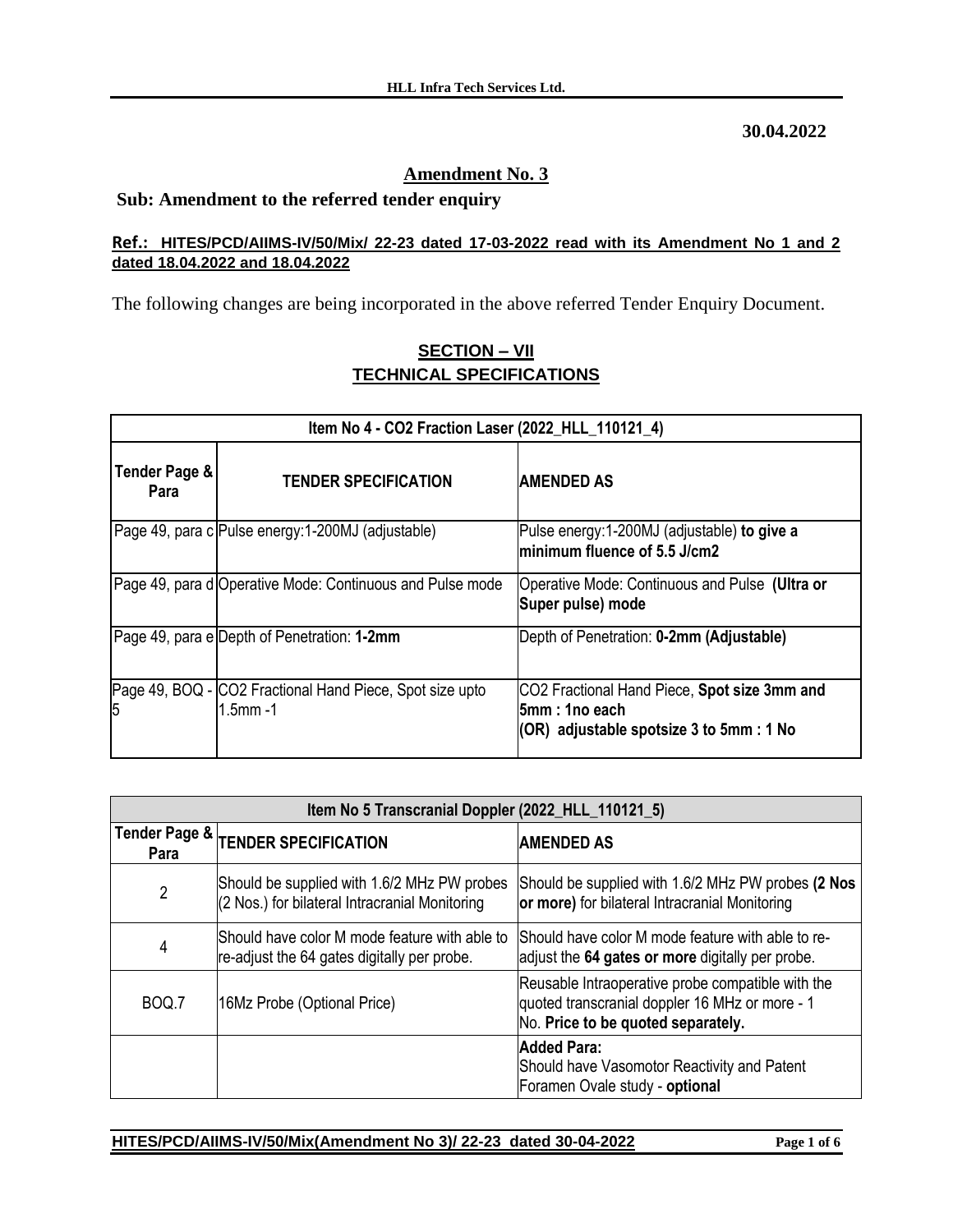| <b>Added Para:</b><br>Should have dedicated protocol for Vasomotor<br>Reactivity study and Patent Foramen Ovale study-<br>optional                 |
|----------------------------------------------------------------------------------------------------------------------------------------------------|
| Added Para:<br>Should have option for dedicated reporting format for<br>Patent Foramen Ovale study - optional                                      |
| <b>Added Para:</b><br>Should have auto/optimal depth scanning option in all<br>intracranial, extracranial and intraoperative studies -<br>optional |

| 06 - Cryostat (2022_HLL_110121_6) |                                                                                                                                                                      |                                                                                                                                                                                                                                                               |
|-----------------------------------|----------------------------------------------------------------------------------------------------------------------------------------------------------------------|---------------------------------------------------------------------------------------------------------------------------------------------------------------------------------------------------------------------------------------------------------------|
| <b>Tender Page</b><br>& Para      | <b>TENDER SPECIFICATION</b>                                                                                                                                          | <b>AMENDED AS</b>                                                                                                                                                                                                                                             |
|                                   | Page 51, para Rotary Microtome facility with locks/brakes for<br>motor and blocks safety                                                                             | Rotary Microtome facility with manual and motorized<br>locks/brakes for motor and blocks safety, with<br>chamber illumination light and UV disinfection<br>facility, with corrossion-free Stainless Steel<br>chamber with nano silver coating on the surface. |
| 3                                 | Page 51, para Section Thickness: 5 microns and up Calibrated<br>5-40 microns                                                                                         | Section Thickness: 1 to 40 or more microns with<br>step distance of 0.5 micron                                                                                                                                                                                |
|                                   | Page 51, para Knife holder for low and high profile disposable<br>blades, separate holder for fixed<br>nondisposable blade                                           | Knife holder for low and high profile disposable blades                                                                                                                                                                                                       |
|                                   | Page 51, para Double compressor Freezer for Microtome<br>chamber                                                                                                     | Single /Double compressor Freezer for Microtome<br>chamber                                                                                                                                                                                                    |
|                                   | Page 51, para Daily default auto-defrost system; condensate<br>collection tank with easy detachment and<br>emptying and automatic- full indicator for sluice<br>tank | Daily (24 hrs) default auto-defrost system;<br>condensate collection tank with easy detachment<br>and emptying                                                                                                                                                |
| 12                                | Page 51, para Accessories: Thermocouple microprobe                                                                                                                   | Deleted                                                                                                                                                                                                                                                       |
| 14                                | Page 51, para Controller can be used as an independent digital<br>thermometer and needle microprobe should be<br>provided for this purpose                           | <b>Deleted</b>                                                                                                                                                                                                                                                |
| 18.b                              | Page 51, para Low and high profile blades (3 boxes each of 50<br>blades)                                                                                             | Low and high profile blades (5 boxes each of 50<br>blades)                                                                                                                                                                                                    |
| 18.c                              | Page 51, para Anti-roll plates- at least 2 spares                                                                                                                    | Anti-roll plates- 6 Nos                                                                                                                                                                                                                                       |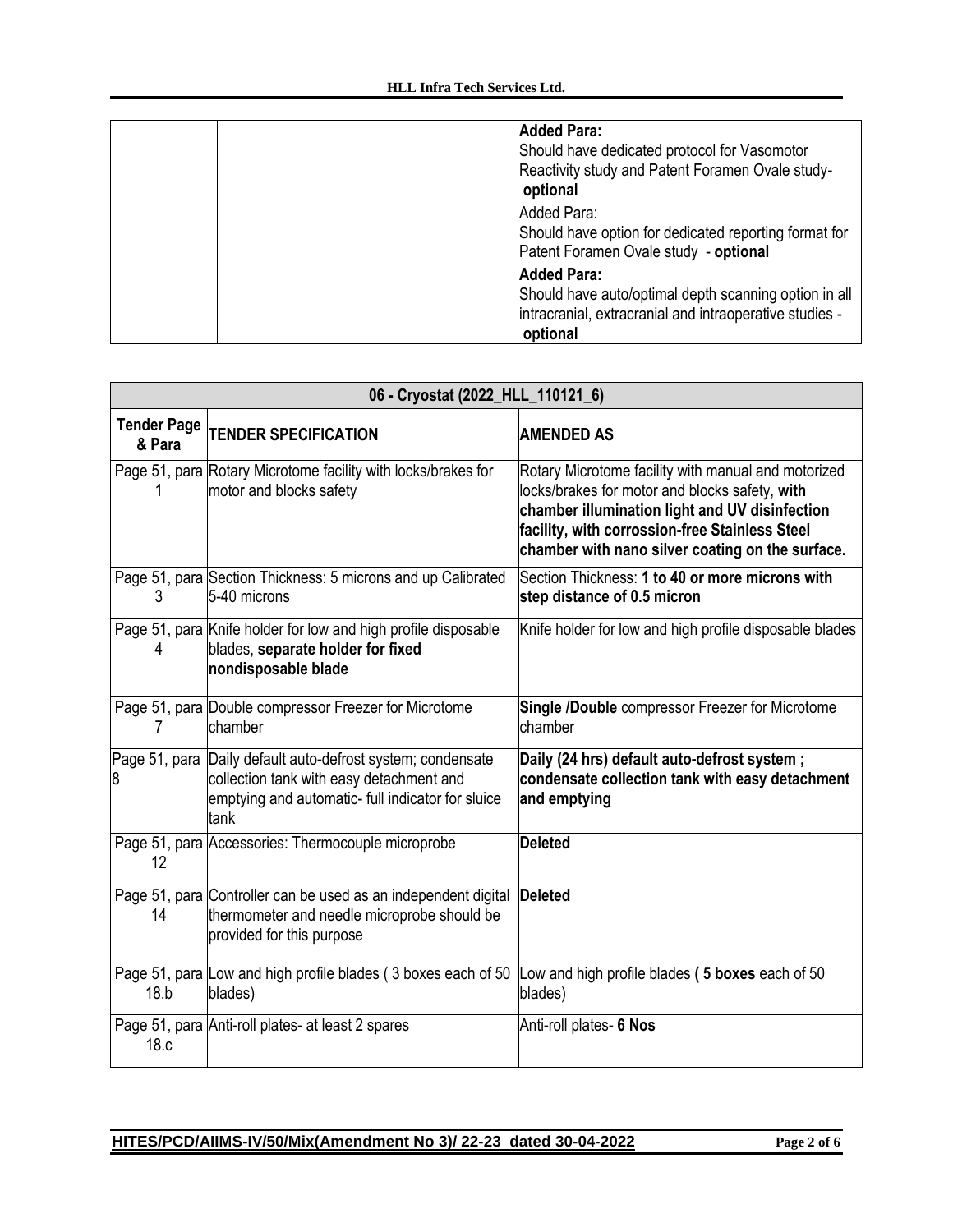| 18.d | Page 51, para Block holding chucks- at least 5 small and regular Block holding chucks- 10 Nos small and 10 Nos<br>leach. | regular.                                                        |
|------|--------------------------------------------------------------------------------------------------------------------------|-----------------------------------------------------------------|
|      |                                                                                                                          | <b>Added Para:</b><br>18.e. Cryo microtome oil 200ml: 2 bottles |

| 07 - Fully Automated Non-Contact Tonometer (2022_HLL_110121_7) |                                                                                                   |                                                                                                                         |
|----------------------------------------------------------------|---------------------------------------------------------------------------------------------------|-------------------------------------------------------------------------------------------------------------------------|
|                                                                | Tender Page TENDER SPECIFICATION                                                                  | <b>AMENDED AS</b>                                                                                                       |
|                                                                | Page 52, para To measure intraocular pressure and corneal<br>thickness without actual eye contact | To measure intraocular pressure and corneal<br>thickness, with integrated Pachymetry, and without<br>actual eye contact |
| Para 6                                                         | LCD display 5" or more                                                                            | LCD / LED display 5" or more                                                                                            |

| 08 - High End Operating Microscope (2022_HLL_110121_8) |                                                                                                                                                                                                                                |                                                                                                                                                                                                                                                                                                                                                                                            |
|--------------------------------------------------------|--------------------------------------------------------------------------------------------------------------------------------------------------------------------------------------------------------------------------------|--------------------------------------------------------------------------------------------------------------------------------------------------------------------------------------------------------------------------------------------------------------------------------------------------------------------------------------------------------------------------------------------|
| <b>Tender Page</b><br>& Para                           | <b>TENDER SPECIFICATION</b>                                                                                                                                                                                                    | <b>AMENDED AS</b>                                                                                                                                                                                                                                                                                                                                                                          |
| 8                                                      | Page 52, para Should have 0-180 degree inclinable binocular<br>tube with converging optics                                                                                                                                     | Should have 0-90 degree or more inclinable binocular<br>tube with converging optics.<br>Added Para: Binocular tube should have rotation<br>of 180 deg or more.                                                                                                                                                                                                                             |
| 09                                                     | Page 52, para Should have total magnification range from 4x to<br>20x or more                                                                                                                                                  | Should have total magnification range from 4.1 x to<br>20x or more in continuous mode.                                                                                                                                                                                                                                                                                                     |
| 10                                                     | Page 52, para Should have field of view from at least 9.5mm to<br>49mm or more                                                                                                                                                 | Should have field of view from at least 9.8mm to<br>49mm or more                                                                                                                                                                                                                                                                                                                           |
| 11                                                     | Page 52, para Should have coaxial illumination by fiber optic<br>light guide                                                                                                                                                   | Should have stereo coaxial illumination by :<br>a) fiber optic light guide<br><b>OR</b><br>b) direct LED illumination system.<br>Added Para: In case of Halogen illumination<br>system, facility of backup lamp along with<br>automatic changever function to be provided.<br>Added Para: Spare lamps of 5 Nos to be supplied<br>with each microscope, in case of Halogen<br>illumination. |
| Para 12                                                | Adaptable for assistant microscope with stereo<br>co-observation tube with Beam splitter (80:20)/<br>(70:30) External/ integrated in the microscope<br>body for additional Stereo co observation<br>attachment/ documentation. | Should provide assistant microscope with stereo co-<br>observation tube with Beam splitter (80:20)/ (70:30)<br>External/ integrated in the microscope body for<br>additional Stereo co observation attachment/<br>documentation.                                                                                                                                                           |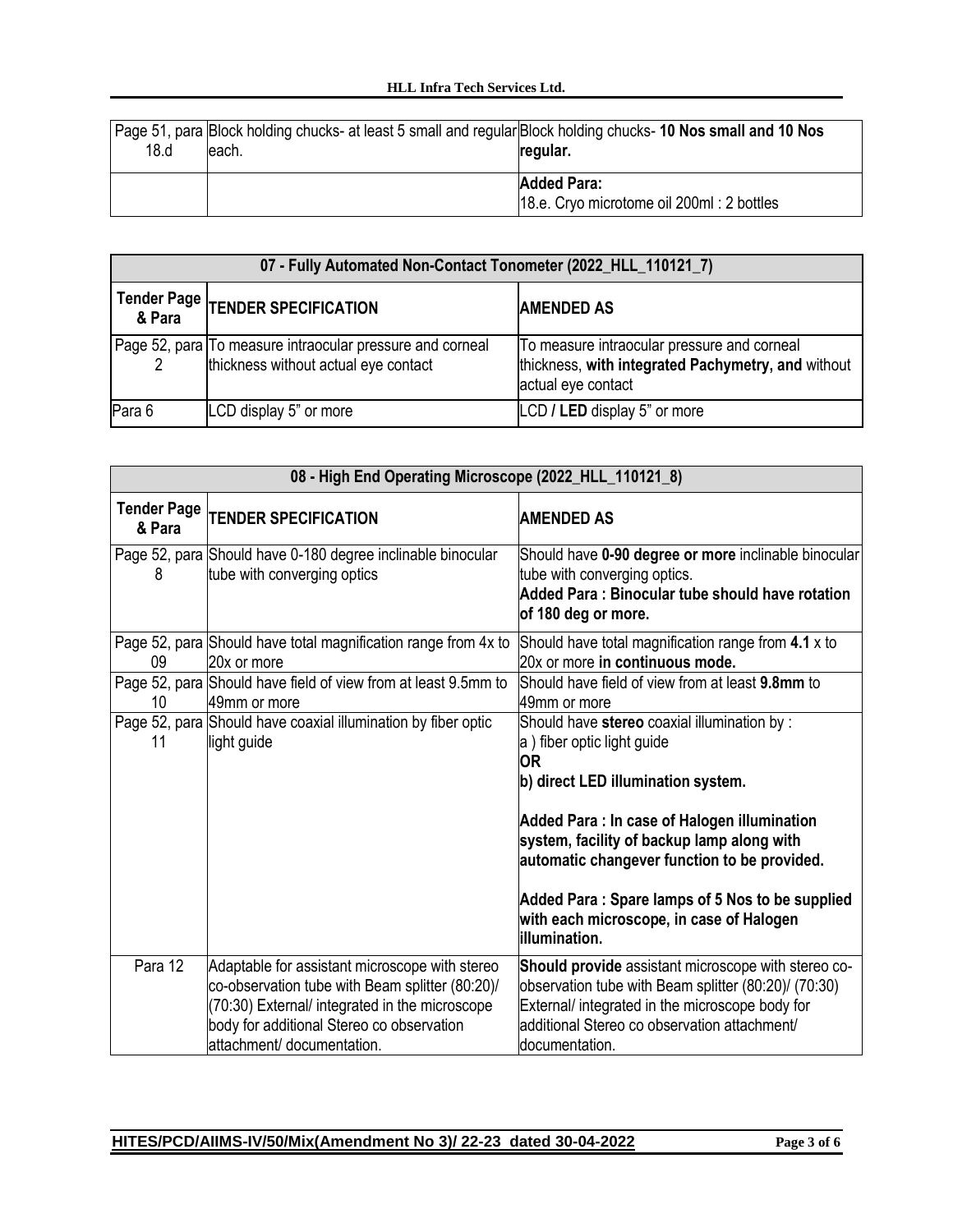| 14 | Page 52, para Should have heat absorbing and UV filters, retina Should have heat absorbing and UV filters, retina<br>protection device/filter, contrast enhancement<br>aperture | protection device/filter, contrast enhancement<br>aperture / Blue Blocking Filter                                                                                                                                                                                                                                                               |
|----|---------------------------------------------------------------------------------------------------------------------------------------------------------------------------------|-------------------------------------------------------------------------------------------------------------------------------------------------------------------------------------------------------------------------------------------------------------------------------------------------------------------------------------------------|
| 17 | Page 52, para Should have rust free stand. It should have LED Should have rust free stand.<br>lillumination                                                                     |                                                                                                                                                                                                                                                                                                                                                 |
| 21 | Page 52, para Added Para 2: Equipment should be supplied<br>with an integrated/external camera video<br>recording system including CMOS/CCD camera<br>and 22" LED monitor       | Equipment should be supplied with an<br>integrated/external three Chip 4K Camera video<br>recording system including CMOS/CCD camera<br>and atleast 32" LED monitor.<br><b>Added Para:</b><br>Should have non-contact Wide Angle viewing<br>system from OEM, with quick interchangeable<br>lenses for Macula and peripheral view of the retina. |
|    |                                                                                                                                                                                 | Added Para: 13. SD Inverter should be integrated<br>in the optical system both for the operating<br>surgeon and assistant.                                                                                                                                                                                                                      |

| 09 - Arthroscopy System (2022_HLL_110121_9) |                                                                                                                 |                                                                                                                                                                                              |
|---------------------------------------------|-----------------------------------------------------------------------------------------------------------------|----------------------------------------------------------------------------------------------------------------------------------------------------------------------------------------------|
| <b>Tender Page</b><br>& Para                | <b>TENDER SPECIFICATION</b>                                                                                     | <b>AMENDED AS</b>                                                                                                                                                                            |
| 1.i                                         | Page 53, para A full 4K high definition processor should have<br>native resolution of 4096 x 2160 pixels system | A full 4K high definition processor should have native<br>resolution of 3840 x 2160 pixels system                                                                                            |
| 1.ii                                        | Page 53, para High definition video processor for ICG<br>fluorescence guided imaging by near infra-red<br>light | <b>Deleted</b>                                                                                                                                                                               |
| 1.ii.b                                      | format to display true 4K color format                                                                          | Page 53, para Video processor & Monitor having BT 2020 video Video processor & Monitor having video format to<br>display true 4K color format                                                |
| $1$ .ii.c                                   | Page 53, para It should have touch panel operation for easy<br>control                                          | The video processing device should have touch<br>interface or button interface operation for easy<br>lcontrol.<br>Added Para: The camera head should have<br>controls for various functions. |
| $1$ .ii.d                                   | Page 53, para System should provide colour gamut of ITU-<br><b>BT2020</b>                                       | <b>Deleted</b>                                                                                                                                                                               |
| 1.ii.e                                      | Page 53, para Should have AE (Automatic Exposure) - Iris<br>function                                            | Should have AE (Automatic Exposure)                                                                                                                                                          |
| $1.$ ii.h                                   | HD-SDI signal output (transmission method).                                                                     | Page 53, para Should have compatibility for selecting 3G-SDI or Should have compatibility for selecting 3G-SDI or HD-<br>SDI or HDMI signal output (transmission method).                    |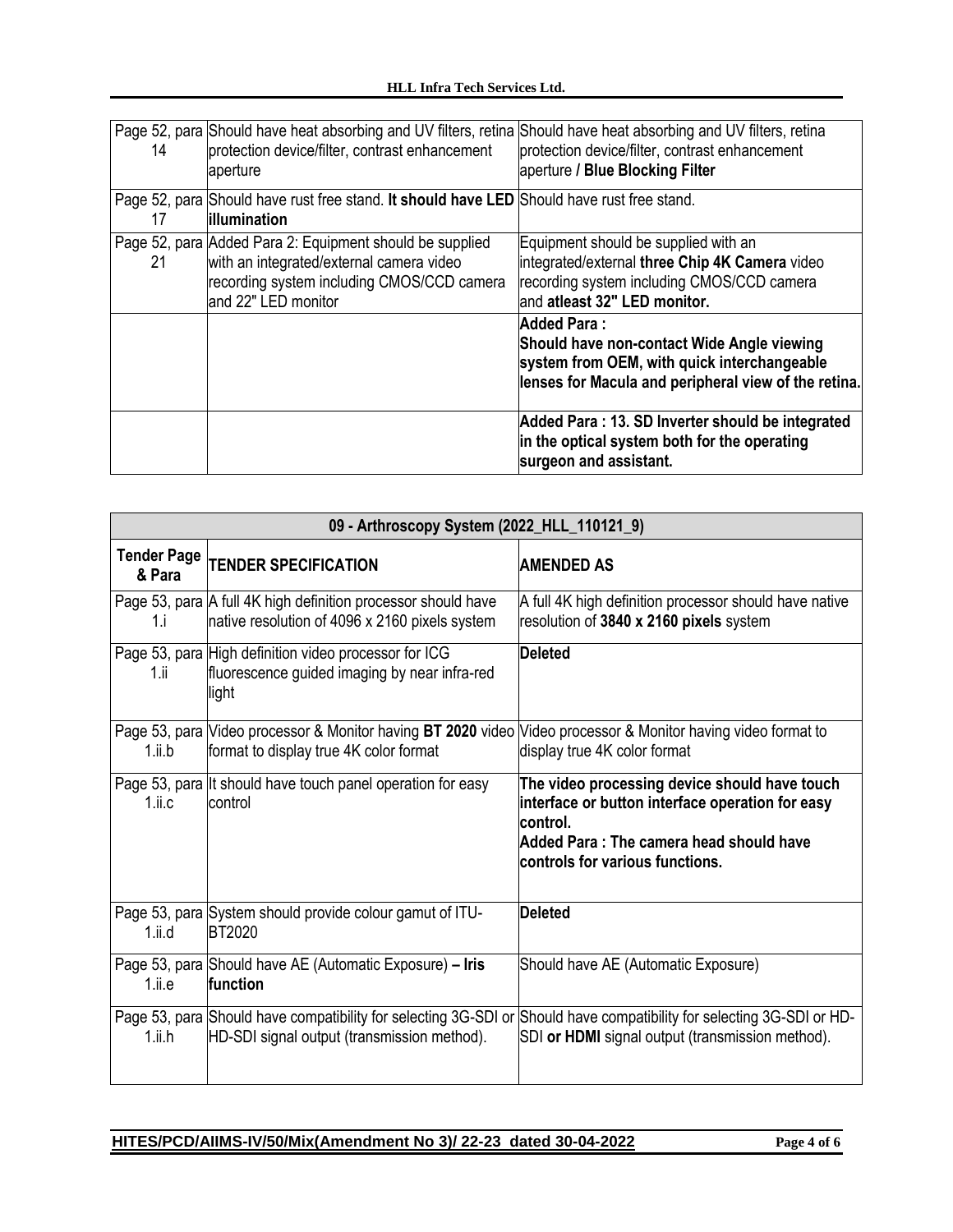| 2.b    | Page 53, para System should have facility for optical contrast<br>differentiation system and it should have special<br>filter for observation of capillary vessels and fine<br>patterns in the superficial layer of mucosa for<br>early detection of lesions | <b>Deleted</b>                                                                                                                             |
|--------|--------------------------------------------------------------------------------------------------------------------------------------------------------------------------------------------------------------------------------------------------------------|--------------------------------------------------------------------------------------------------------------------------------------------|
| 2.c    | Page 53, para Should have Xmor-R CMOS sensor providing<br>high sensitivity and less noise for clear image                                                                                                                                                    | Should have CMOS sensor providing high sensitivity<br>and less noise for clear image                                                       |
| 2.d    | Page 53, para Should provide One-touch Auto focus function                                                                                                                                                                                                   | Should provide Auto focus or manual focus function                                                                                         |
| 2.e    | Page 53, para Should provide electronic Zoom Function (button<br>controlled) $- x 2.0$ electronic zooming in 6 steps<br>(x1.0, x1.2, x1.4, x1.6, x1.8, x2.0)                                                                                                 | Should provide electronic Zoom Function (button<br>controlled) $- x 2.0$ electronic zooming in steps                                       |
| 3.ii   | Page 53, para Should be compatible for fluorescence imaging<br>for ICG applicationa                                                                                                                                                                          | <b>Deleted</b>                                                                                                                             |
| 3.a    | Page 53, para Powerful LED Lamp with emergency lamp facility Deleted                                                                                                                                                                                         |                                                                                                                                            |
| 3.c    | Page 53, para Built-in special filter for early cancer detection                                                                                                                                                                                             | <b>Deleted</b>                                                                                                                             |
| 3.e    | Page 53, para Automatic switching to emergency lamp                                                                                                                                                                                                          | <b>Deleted</b>                                                                                                                             |
| 4.i    | Page 54, para Should be compatible with existing working 4K<br>Ultra High Definition Laparoscopic System                                                                                                                                                     | <b>Deleted</b>                                                                                                                             |
| 4.ii   | Page 54, para Should be compatible for ICG applications                                                                                                                                                                                                      | <b>Deleted</b>                                                                                                                             |
| 4.ii.b | Page 54, para Reduced diameter (4mm) with high fiber density<br>and 300cm in length.                                                                                                                                                                         | Reduced diameter (3 to 5mm) with high fiber density<br>and 300cm or more in length.                                                        |
| 5.a    | Page 54, para Compatible with all processor of displaying<br>4K and ICG application                                                                                                                                                                          | Compatible with all processor of displaying 4K<br>application                                                                              |
| 6.b    | video and still images recorder                                                                                                                                                                                                                              | Page 54, para Should be a 4K UHD, 3D & full HD medical grade Should be a 4K UHD & full HD medical grade video<br>and still images recorder |
| 6.d    | Page 54, para Recording media: Internal HDD (2 TB), External<br>USB and DVD-R                                                                                                                                                                                | Recording media: Internal HDD (2 TB) and external<br><b>USB port for storage</b>                                                           |
| 6.g    | Page 54, para Should have simultaneous recording and<br>playback feature                                                                                                                                                                                     | <b>Deleted</b>                                                                                                                             |
| 6.i    | Page 54, para Should have integrated CD/DVD player and<br>writer                                                                                                                                                                                             | <b>Deleted</b>                                                                                                                             |